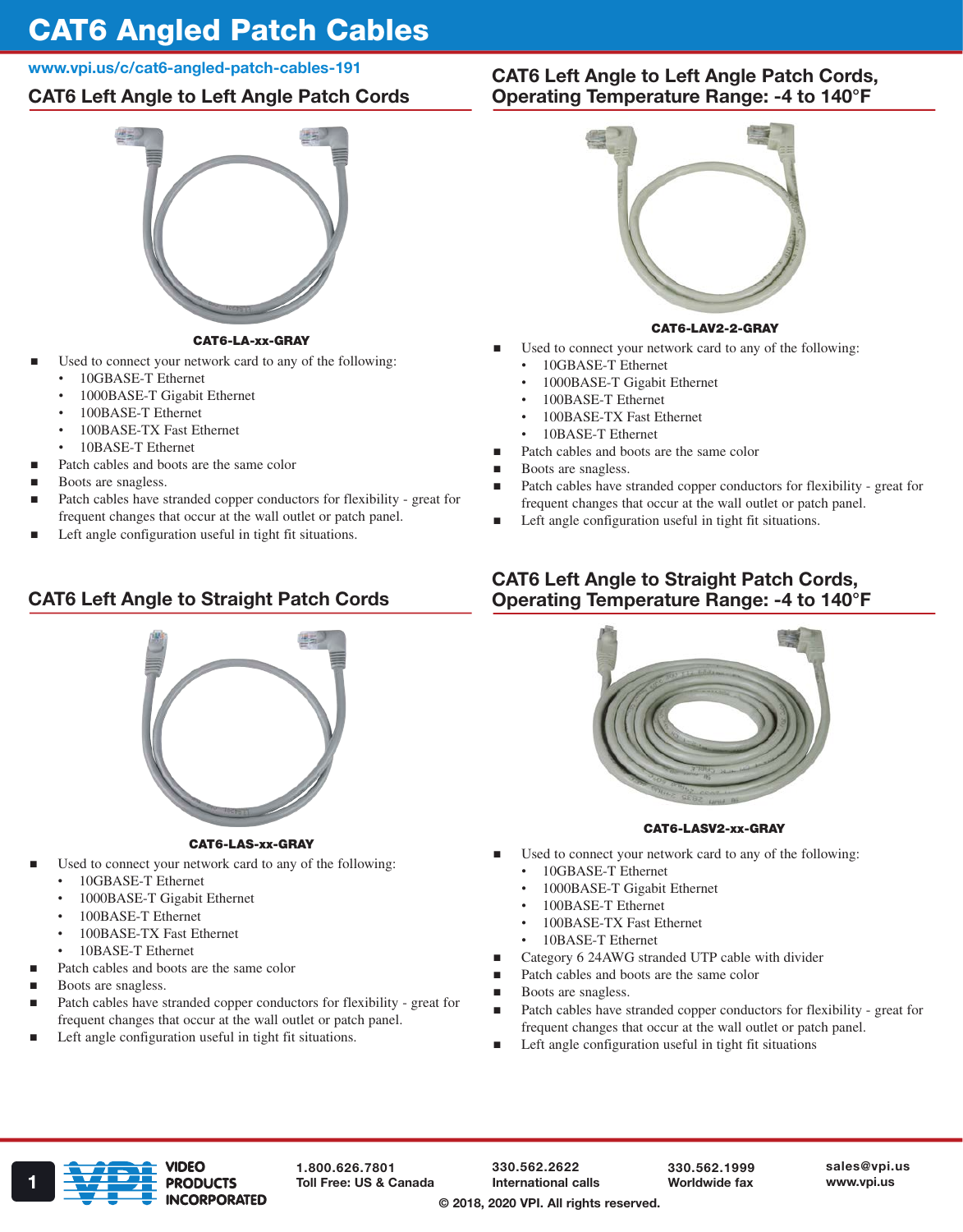# CAT6 Angled Patch Cables

## www.vpi.us/c/cat6-angled-patch-cables-191

# CAT6 Right Angle to Right Angle Patch Cords



### CAT6-RA-xx-GRAY

- Used to connect your network card to any of the following:
	- 10GBASE-T Ethernet
	- 1000BASE-T Gigabit Ethernet
	- 100BASE-T Ethernet
	- 100BASE-TX Fast Ethernet
	- 10BASE-T Ethernet
	- Patch cables and boots are the same color
- Boots are snagless.
- Patch cables have stranded copper conductors for flexibility great for frequent changes that occur at the wall outlet or patch panel.
- Right angle configuration useful in tight fit situations.

# CAT6 Right Angle to Straight Patch Cords



## CAT6-RAS-xx-GRAY

- Used to connect your network card to any of the following:
	- 10GBASE-T Ethernet
	- 1000BASE-T Gigabit Ethernet
	- 100BASE-T Ethernet
	- 100BASE-TX Fast Ethernet
	- 10BASE-T Ethernet
- Patch cables and boots are the same color
- Boots are snagless.
- Patch cables have stranded copper conductors for flexibility great for frequent changes that occur at the wall outlet or patch panel.
- Right angle configuration useful in tight fit situations.

# CAT6 Right Angle to Locking Straight Cables



### CAT6-RAS-LOCK-x-RED

- Used to connect your network card to a 10/100/1000/10GBase-T hub or switch.
- Category 6 24AWG stranded UTP cable.
- Locking boot on the straight connector prevents the Ethernet cable from being unplugged.
	- To lock a connector, push the lock until it clicks.
	- Each cable includes a key to unlock the RJ45 connector.
- Right angle connector useful in tight fit situations.
	- When the plug tab is on top, the cable extends to the right.
- Strain relief boots prevent excessive bending while reducing stress on the cable.
- Snagless boot on straight end.
- Available lengths: 2/4 feet.

# CAT6 Right Angle to Straight Patch Cords, Operating Temperature Range: 32 to 140°F



### CAT6-RASV2-2-GRAY

- Used to connect your network card to any of the following:
	- 10GBASE-T Ethernet
	- 1000BASE-T Gigabit Ethernet
	- 100BASE-T Ethernet
	- 100BASE-TX Fast Ethernet
	- 10BASE-T Ethernet
- Patch cables and boots are the same color
- Boots are snagless.
- Patch cables have stranded copper conductors for flexibility great for frequent changes that occur at the wall outlet or patch panel.
- **Example 2** Left angle configuration useful in tight fit situations. Right angle configuration useful in tight fit situations.



1.800.626.7801 Toll Free: US & Canada

330.562.2622 International calls © 2018, 2020 VPI. All rights reserved.

330.562.1999 Worldwide fax